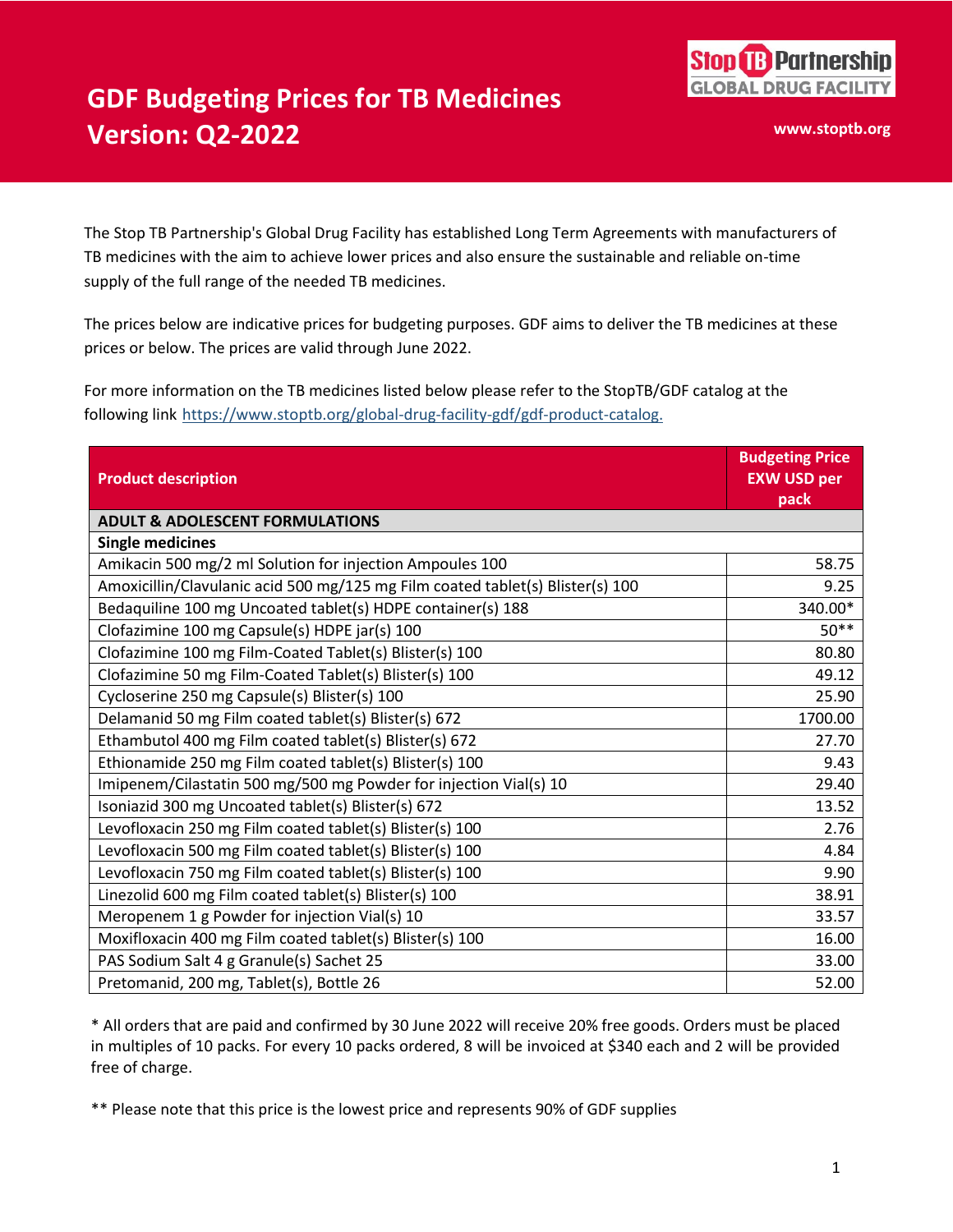

## **GDF Budgeting Prices for TB Medicines Version: Q2-2022**

**www.stoptb.org**

|                                                                                      | <b>Budgeting Price</b> |  |
|--------------------------------------------------------------------------------------|------------------------|--|
| <b>Product description</b>                                                           | <b>EXW USD per</b>     |  |
|                                                                                      | pack                   |  |
| <b>ADULT &amp; ADOLESCENT FORMULATIONS</b>                                           |                        |  |
| <b>Single medicines</b>                                                              |                        |  |
| Prothionamide 250 mg Film coated tablet(s) Blister(s) 100                            | 8.74                   |  |
| Pyridoxine 100 mg Uncoated tablet(s) HDPE jar(s) 250                                 | 11.55                  |  |
| Pyridoxine 50 mg Film coated tablet(s) Blister(s) 50                                 | 0.70                   |  |
| Rifampicin 150 mg Film coated tablet(s) Blister(s) 100                               | 8.80                   |  |
| Rifampicin 300 mg Film coated tablet(s) Blister(s) 100                               | 13.77                  |  |
| Rifabutin 150 mg Capsule(s) HDPE jar(s) 100                                          | 69.86                  |  |
| Rifapentine 150 mg Film coated tablet(s) Blister(s) 24                               | 6.00                   |  |
| Streptomycin 1 g Powder for injection Vial(s) 100                                    | Upon request***        |  |
| Terizidone 250 mg Capsule(s) Blister(s) 100                                          | 175.00                 |  |
| Pyrazinamide 400 mg Uncoated tablet(s) Blister(s) 672                                | 14.00                  |  |
| Pyrazinamide 500 mg Uncoated tablet(s) Blister(s) 672                                | 14.00                  |  |
| <b>Fixed dose combinations</b>                                                       |                        |  |
| Cat I & III Kit A Film coated tablet(s) Blister(s)                                   | 31.41                  |  |
| Rifampicin/Isoniazid 150 mg/75 mg Film coated tablet(s) Blister(s) 672               | 30.32                  |  |
| Rifampicin/Isoniazid/Ethambutol 150 mg/75 mg/275 mg Film coated tablet(s) Blister(s) | 48.61***               |  |
| 672                                                                                  |                        |  |
| Rifampicin/Isoniazid/Pyrazinamide/Ethambutol 150 mg/75 mg/400 mg/ 275 mg Film        | 61.60                  |  |
| coated tablet(s) Blister(s) 672                                                      |                        |  |
| Rifapentine/Isoniazid 300mg/300mg Film coated tablet(s), Blister(s) 36               | 15.00                  |  |

\*\*\* Subject to availability from manufacturers. Lead-times may be longer than usual. Please contact your GDF Country Supply Officer or write to  $gdf@stoptb.org$  for further information